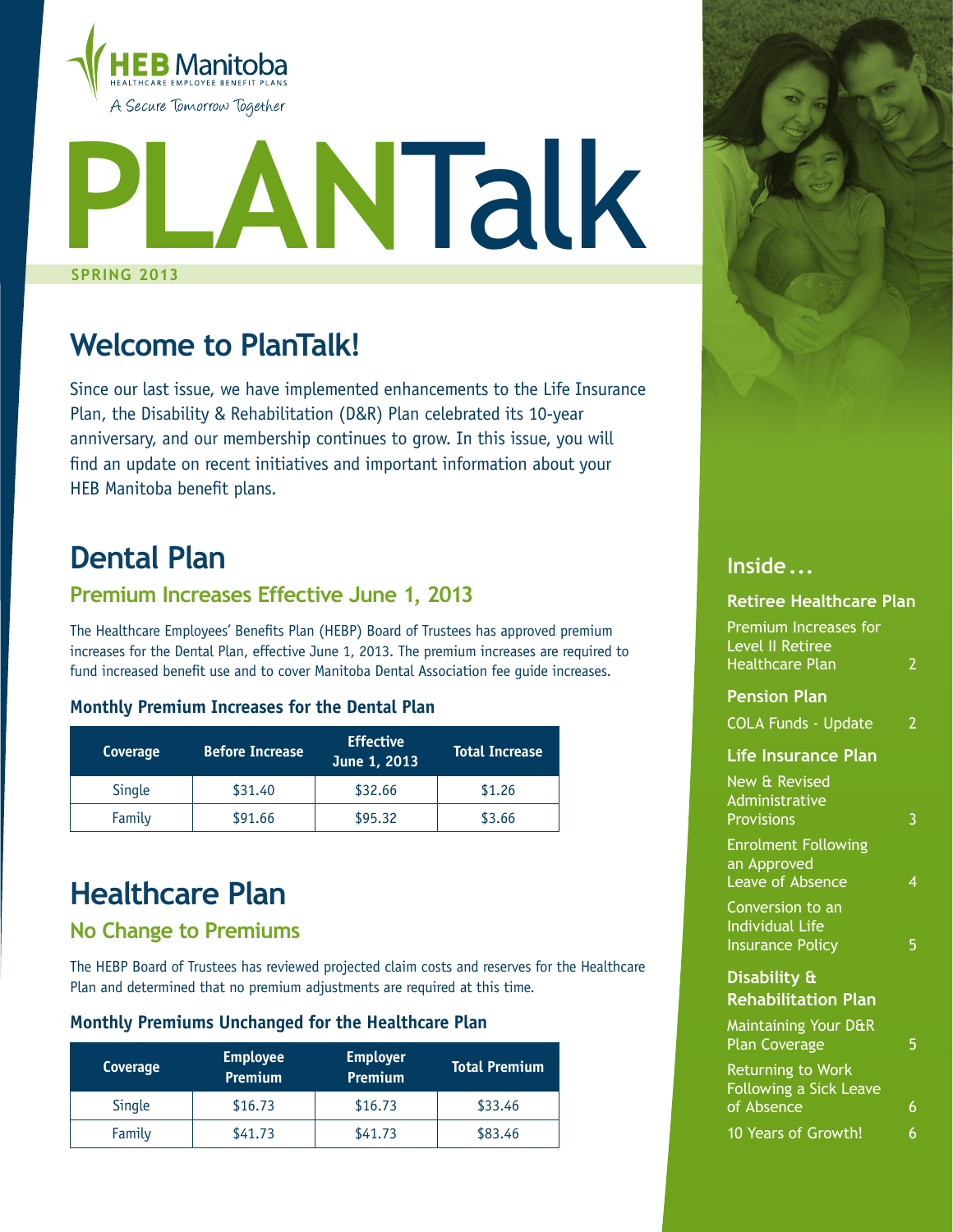## **Retiree Healthcare Plan**

### **Premium Increases Effective June 1, 2013, for Level II Retiree Healthcare Plan**

The HEBP Board of Trustees has approved premium increases for the Level II Retiree Healthcare Plan, effective June 1, 2013. The premium increases are required to ensure the Plan is adequately funded to cover future anticipated claim costs and reserve requirements.

### **No Change to Level I Retiree Healthcare Plan Premiums**

No premium adjustments are required for the Level I Retiree Healthcare Plan at this time. Premiums will remain at \$5.00 per month for single coverage and \$8.75 per month for family coverage.

## **Pension Plan**

### **COLA Funds - Update**

In 2010, Cost of Living Adjustment (COLA) Funds were negotiated and established to provide COLA increases to retired members of the Pension Plan.

The direction for the establishment of these COLA Funds, and the benefits payable from them, was provided through a Letter of Understanding (LOU). HEB Manitoba is developing the COLA model and related administrative processes.

The following information about these COLA Funds is currently available:

- The LOU provides for two distinct Funds to be created one for Active Members, and one for Past Retirees.
- These COLA Funds will be funded by equal contributions from active Plan members and employers.
- **• Effective April 1, 2014:**
	- Contributions will commence. The contribution rate will be 0.8% of pensionable earnings, for both active Plan members and employers.
	- The Active Members Fund will receive all of the COLA funding.

#### **Monthly Premium Increases for the Level II Retiree Healthcare Plan\***

| Coverage | <b>Before</b><br><b>Increase</b> | <b>Effective</b><br>June 1, 2013 <sup>'</sup> | <b>Total</b><br><b>Increase</b> |
|----------|----------------------------------|-----------------------------------------------|---------------------------------|
| Single   | \$43.75                          | \$45.94                                       | \$2.19                          |
| Family   | \$69.15                          | \$72.61                                       | \$3.46                          |

\* Retiree Healthcare premiums are automatically deducted from monthly Healthcare Employees' Pension Plan (HEPP) pension payments.

#### **• Effective April 1, 2015:**

- The contribution rate will increase to 1.0% of pensionable earnings, for both active Plan members and employers.
- The Active Members Fund and the Past Retirees Fund will receive COLA funding.
- Contributions of 0.9% of pensionable earnings, from both active Plan members and employers, will be directed to the Active Members Fund.
- Contributions of 0.1% of pensionable earnings, from both active Plan members and employers, will be directed to the Past Retirees Fund.
- A COLA will be paid to retired Plan members from these COLA Funds on an ad hoc basis, and will only be granted if sufficient funds are available.
- The earliest date a COLA may be granted is January 1, 2018. The maximum COLA benefit that may be payable in a given year will be two-thirds of the Consumer Price Index (CPI) per year.
- If a COLA is granted, the intent of these COLA Funds is to provide COLA payments to retired Plan members in receipt of a monthly pension.

We will provide additional information as it becomes available.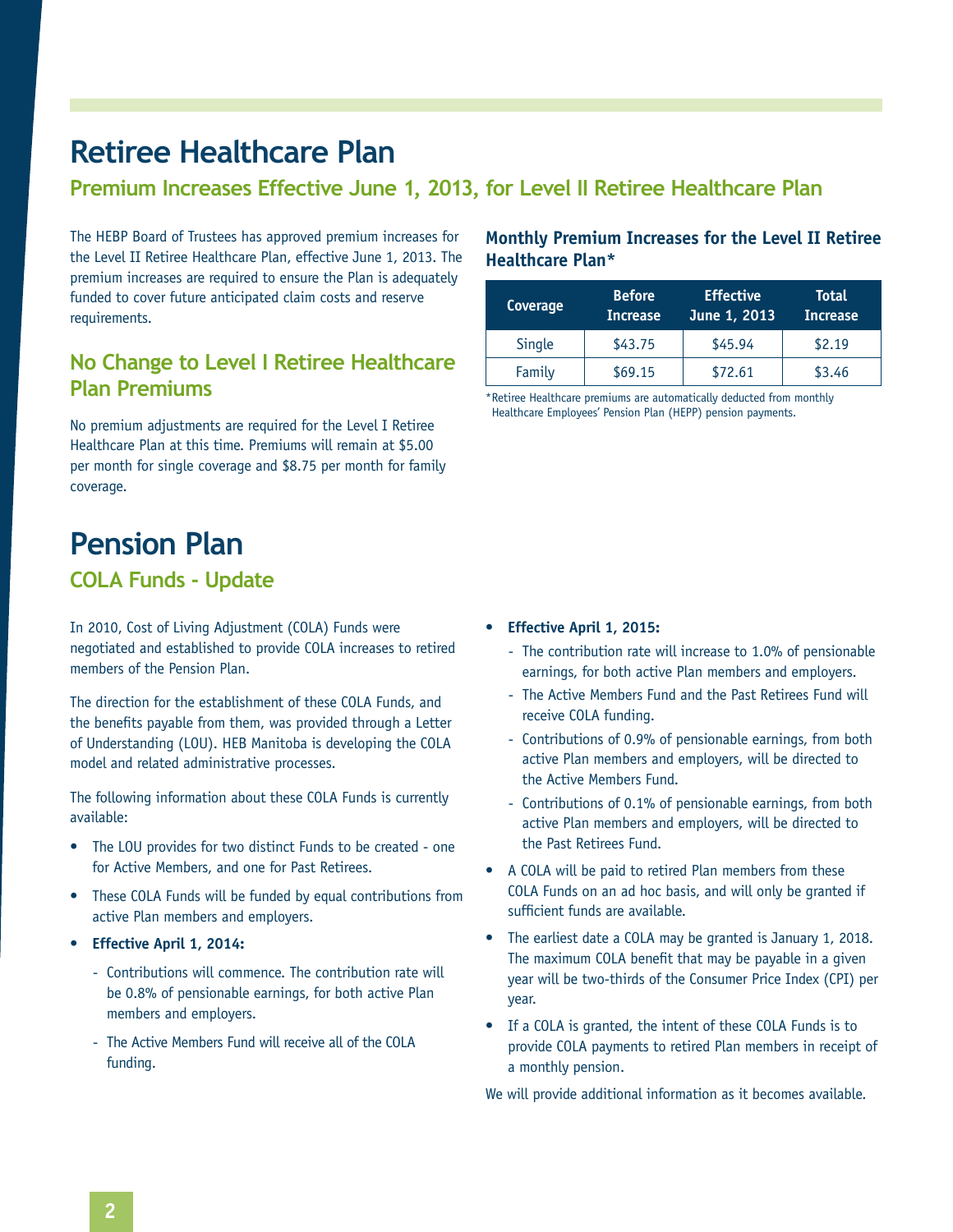## **Life Insurance Plan**

**New & Revised Administrative Provisions**

Effective April 1, 2013, the following administrative provisions have been added or revised for the Life Insurance Plan.

#### **Definition of Insurable Dependants**

- 1. A maximum age limit (under the age of 25) has been added to the definition of an eligible child.
	- • A child age 21 or over is insurable if the child is financially dependent on the employee and is either:
		- A full-time student and under the age of 25, or
		- **EXECUTE:** Incapacitated for a continuous period beginning:
			- − Before age 21, or
			- − While they are a full-time student.

Please refer to the *Understanding Your Life Insurance Benefits*  brochure for further details.

- 2. Students who are residents of Canada will be covered under the Plan, provided they meet the definition of a dependant, even if they are attending school in a different country.
- 3. Spouses or dependant children who are non-residents of Canada living abroad will become eligible for Life Insurance coverage on the date they arrive in Canada. The employee has 60 days from the date the eligible dependant arrives in Canada to increase their Family (Dependant) Life Insurance coverage without the Evidence of Insurability requirement.
- 4. A previously ineligible dependant may become eligible for Family (Dependant) Life Insurance coverage upon enrolment in a recognized educational institution. (Please refer to the *Eligible Dependants – Insurable Child* section of the *Understanding Your Life Insurance Benefits* brochure for more information.) The employee may elect to increase their Family (Dependant) Life Insurance coverage without

the Evidence of Insurability requirement if their dependant experiences a change in eligible full-time student status and the employee declares the change within 60 days of the dependant's enrolment in a recognized educational institution.

5. In the case of separation, the former spouse/partner is no longer eligible for coverage. Coverage for the spouse/partner shall terminate at the end of the month in which the change occurred in the event of divorce, separation, annulment of marriage, or termination of a conjugal relationship.

**Note:** You are considered separated when you start living separate and apart from your spouse or common-law partner due to a breakdown in the relationship.

#### **Termination of Coverage - Maximum Age Limit**

HEB Manitoba Life Insurance coverage for employees and, if applicable, their eligible dependants, will now end on the earlier of:

- The date of retirement/termination, or
- The last day premiums were paid, or
- When the employee reaches age 71.

#### **Significant Life Event While on an Approved Leave of Absence (LOA)**

Employees who experience a significant life event while on an approved unpaid LOA/layoff, and wish to increase their Life Insurance coverage, must complete and submit a HEB Manitoba Life Insurance Plan *Change Form* within 60 days of returning to active employment.

#### **Reminder**

The enhanced provisions of the Life Insurance Plan went into effect on **April 1, 2013**. For more information, please visit **www.hebmanitoba.ca** or ask your employer for an *Understanding Your Life Insurance Benefits* brochure.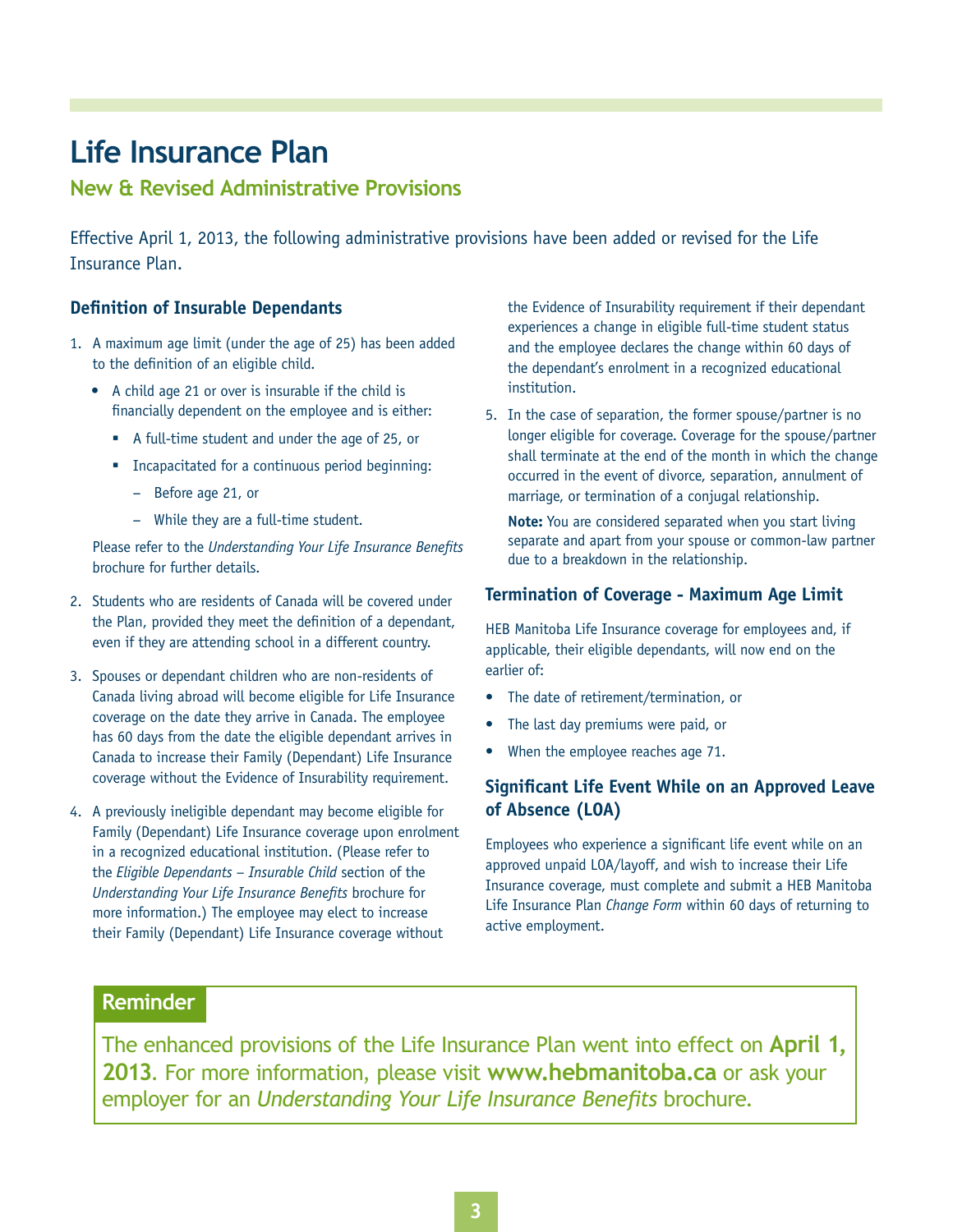## Life Insurance Plan (cont.)

### **Enrolment Following an Approved Leave of Absence**

If you are returning to work from an approved leave of absence (LOA), and your last day worked was prior to December 1, 2012, you must submit a completed Life Insurance Plan *Enrolment Form* within 60 days of returning to active employment in an eligible position to elect Optional and/or Family (Dependant) Life Insurance coverage under the Plan's enhanced provisions.

If you are returning to work from an approved leave of absence (LOA), and your last day worked was on or after December 1, 2012, you are not required to submit a completed Life Insurance Plan *Enrolment Form*, as your elections under the enhanced provisions of the Plan would have been made during the open enrolment period, which was held from October 1, 2012, to November 30, 2012.



#### **Q: If I began my LOA prior to December 1, 2012, how do I elect Optional Life and/or Family (Dependant) Life Insurance under the Plan's enhanced provisions when I return to work?**

- A: You must submit a completed Life Insurance Plan *Enrolment Form* within 60 days of returning to active employment in an eligible position to elect Optional and/or Family (Dependant) Life Insurance coverage under the Plan's enhanced provisions.
- **Q: If I began my LOA prior to December 1, 2012, what happens if I do not elect Optional Life and/or Family (Dependant) Life Insurance under the Plan's enhanced provisions within the 60-day time frame?**
- A: If you do not submit a completed Life Insurance Plan *Enrolment Form* within the 60-day time frame, you will automatically be insured for only one employer-paid unit of Basic Life Insurance under the Plan's enhanced provisions, and your beneficiary will automatically be set to your Estate. Evidence of Insurability will be required for future increases to coverage.

#### **Q: When will my Life Insurance coverage under the Plan's enhanced provisions take effect?**

A: Your elections under the Plan's enhanced provisions will begin **on the date you return to active employment** in an eligible position.

**Note:** You must be actively at work on the date you become eligible for Life Insurance coverage. If you are not actively at work on the date you become eligible, your coverage and your eligible dependants' coverage, will not commence until you return to work and the applicable premiums are deducted. You are not considered actively at work if you are on an approved LOA, layoff, or participating in a Gradual Return to Work Program during a period of disability.

#### **Q: What is my Life Insurance coverage based on under the Plan's enhanced provisions?**

A: Your coverage and related premium deductions under the Plan's enhanced provisions will be based on the estimated annual earnings for your EFT at the time you return to active employment in an eligible position.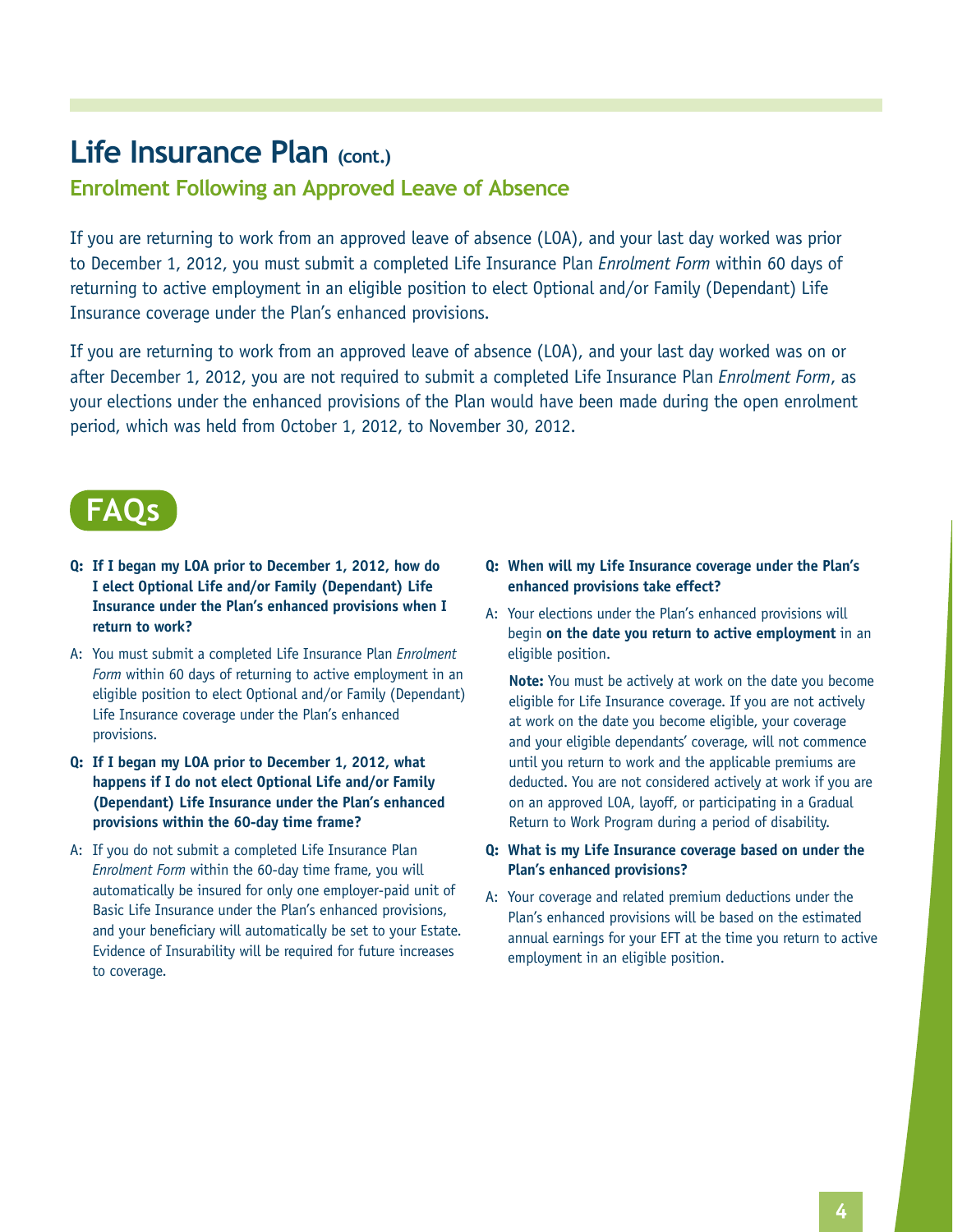## Life Insurance Plan (cont.)

### **Conversion to an Individual Life Insurance Policy**

HEB Manitoba Life Insurance coverage ends for you and, if applicable, your eligible dependants, on the earlier of:

- The date of your retirement/termination, or
- The last day premiums were paid, or
- When you reach age 71.

At that time, you may choose to convert your Life Insurance coverage, and your spouse/common-law partner's coverage, to an individual Life Insurance Policy with Great-West Life.

Within the 31 calendar days following the date your HEB Manitoba Life Insurance coverage ends, you are eligible to apply for conversion to an individual Life Insurance Policy with Great‑West Life without Evidence of Insurability (subject to maximum age and conversion limits). Within these 31 calendar days:

- Life Insurance coverage is maintained for you and your spouse/common-law partner.
- Great-West Life must receive your completed application for conversion, and the first premium payment, if you choose to convert your Life Insurance coverage.

For more information, or if you would like to convert your Life Insurance coverage, please contact Deborah Capek, who administers the conversions for Great-West Life, at (204) 297-6224.

## **Disability & Rehabilitation Plan**

### **Maintaining Your D&R Plan Coverage**

HEB Manitoba must receive D&R premiums on your behalf for your D&R Plan coverage to be maintained.

- If you are receiving regular or sick pay, HEB Manitoba receives these D&R Plan premiums through payroll deductions. If you are taking an unpaid leave of absence (LOA) or an unpaid sick LOA, these premiums must continue to be paid to maintain your coverage.
- Premium payments are calculated based on 2.3% of your Monthly Earnings as of your last day worked.
- Please contact your employer's Human Resources or Benefits Department to discuss maintaining your D&R Plan coverage while on an LOA.
- For an unpaid personal, maternity/parental, or educational

LOA, or temporary layoff, you must contact your employer's Human Resources or Benefits Department **before your LOA starts.**

You must maintain your D&R coverage during an unpaid **sick LOA.** You must also maintain D&R coverage if you are applying for or receiving Workers Compensation Board (WCB) or Manitoba Public Insurance (MPI) benefits. If D&R Plan premiums are not paid, your coverage will terminate and you will not be eligible for D&R Benefits.

For more information about premium payments during an unpaid or sick LOA, please visit the *Disability & Rehabilitation* section of the HEB Manitoba website at www.hebmanitoba.ca, or refer to the *Understanding Your Disability & Rehabilitation Benefits* brochure.